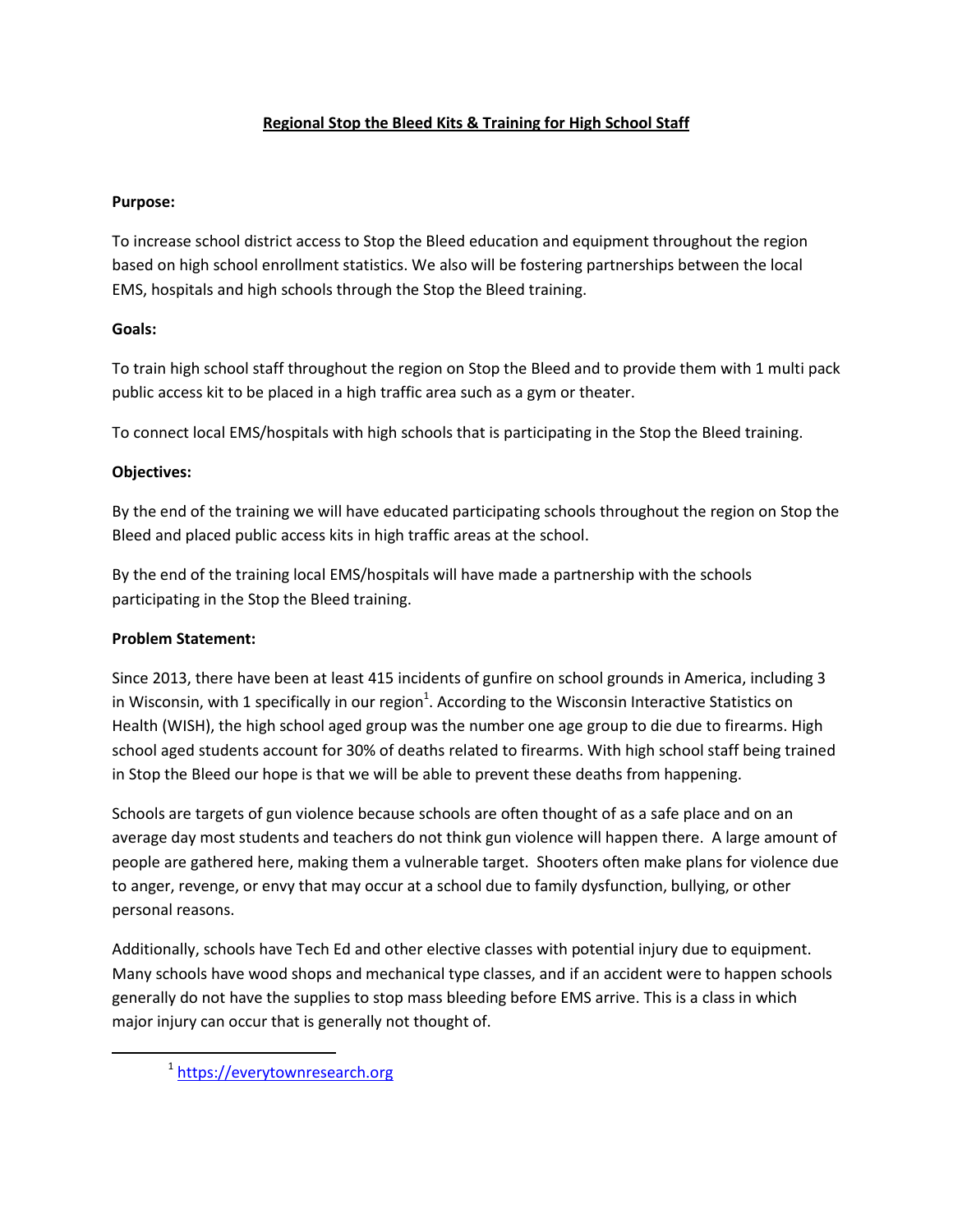#### **Project Benefits:**

Since this population is a target when it comes to gun violence, access to Stop the Bleed equipment and staff knowledge in schools can prevent death due to hemorrhage. As word about this program spreads, public knowledge and use of this life saving equipment will increase. School districts are an ideal place to promote education due to their foundational goals and intricate network of local community members. By placing public access kits throughout the region in densely populated buildings, more of our region will be reached by this equipment and knowledge. By adding a kit in a rural school, we could anticipate a 6 fold reduction in mortality due to hemorrhage<sup>2</sup>.

The mission of NCWHCC is: "Ensuring collaboration among healthcare organizations and public and private sector partners that is organized to prepare for, and respond to an emergency, mass casualty or catastrophic health event." This project is an excellent opportunity for hospitals, EMS and schools to develop a meaningful, ongoing and mutually beneficial relationship. Community hospitals and EMS are anticipated to assist with this product distribution and education thereby increasing community connectedness. The Stop the Bleed program is an excellent program for trauma centers to demonstrate community involvement as part of their reverification requirements. Ideally this will be a catalyst to facilitate partnership between local EMS, hospitals, and schools. Hopefully other schools will hear about this project and it will prompt them to pursue this training and equipment access in every school in our state.

#### **Budget**

Cost of 5 pack public access kit \$349.98

| <b>NCRTAC Grant amounts</b> | Number of public kits able to be purchased |
|-----------------------------|--------------------------------------------|
| \$2500                      |                                            |
| \$5000                      |                                            |

#### **Other costs:**

 $\overline{\phantom{a}}$ 

Aspirus and other applicable organizations will donate staff mileage, time, & printed materials.

#### **Organizations involved in project:**

Aspirus, local EMS agencies, and community hospitals will help disseminate both the education and the kits to interested school districts. The schools with the highest enrollment numbers throughout the region will be targeted for this project as demonstrated in table below.

 $2$  Civilian Prehospital Tourniquet Use Is Associated with Improved Survival in Patients with Peripheral Vascular Injury Teixeira, Pedro G.R.Vu, Megan et al. Journal of the American College of Surgeons , Volume 226 , Issue 5 , 769 - 776.e1